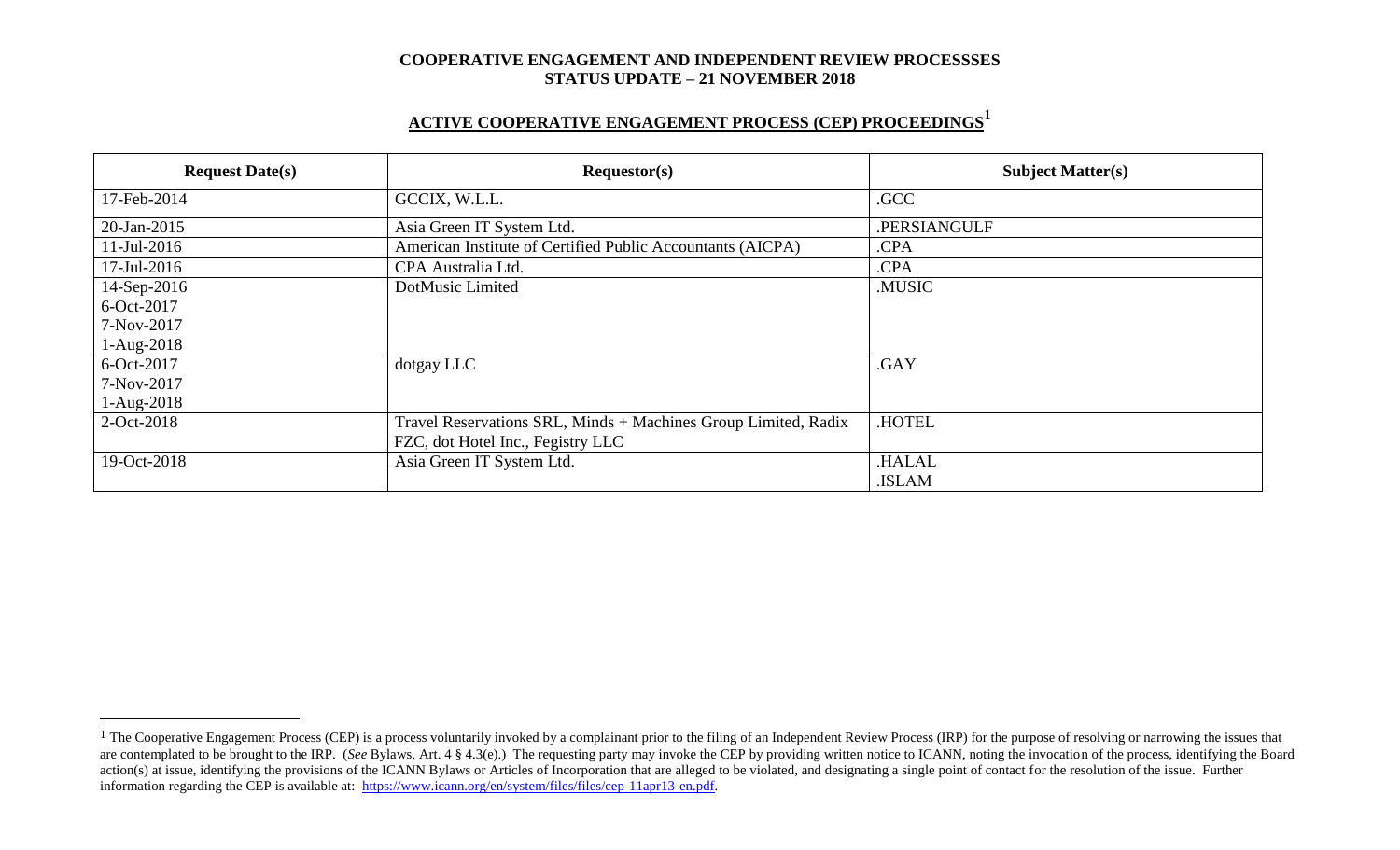# **RECENTLY CLOSED COOPERATIVE ENGAGEMENT PROCESS (CEP) PROCEEDINGS**

 $\overline{a}$ 

| <b>Request Date</b> | Requestor                                     | <b>Subject Matter</b> | <b>IRP Filing Deadline</b> |
|---------------------|-----------------------------------------------|-----------------------|----------------------------|
| 18-Jun-2018         | Afilias plc and Afilias Domains No. 3 Limited | <b>WEB</b>            | 27-Nov-2018                |
| $20$ -Jan-2016      | Donuts Inc. and Foggy Sunset, LLC             | .SPA                  | (Withdrawn)<br>N/A         |

<sup>&</sup>lt;sup>2</sup> The CEP process provides that "[i]f ICANN and the requestor have not agreed to a resolution of the issues upon the conclusion of the cooperative engagement process, or if issues remain for a request for independent review, the requestor's time to file a request for independent review designated in the Bylaws shall be extended for each day of the cooperative engagement process, but in no event, absent mutual written agreement by the parties, shall the extension be for more than fourteen (14) days." (https://www.icann.org/en/system/files/files/cep-11apr13-en.pdf)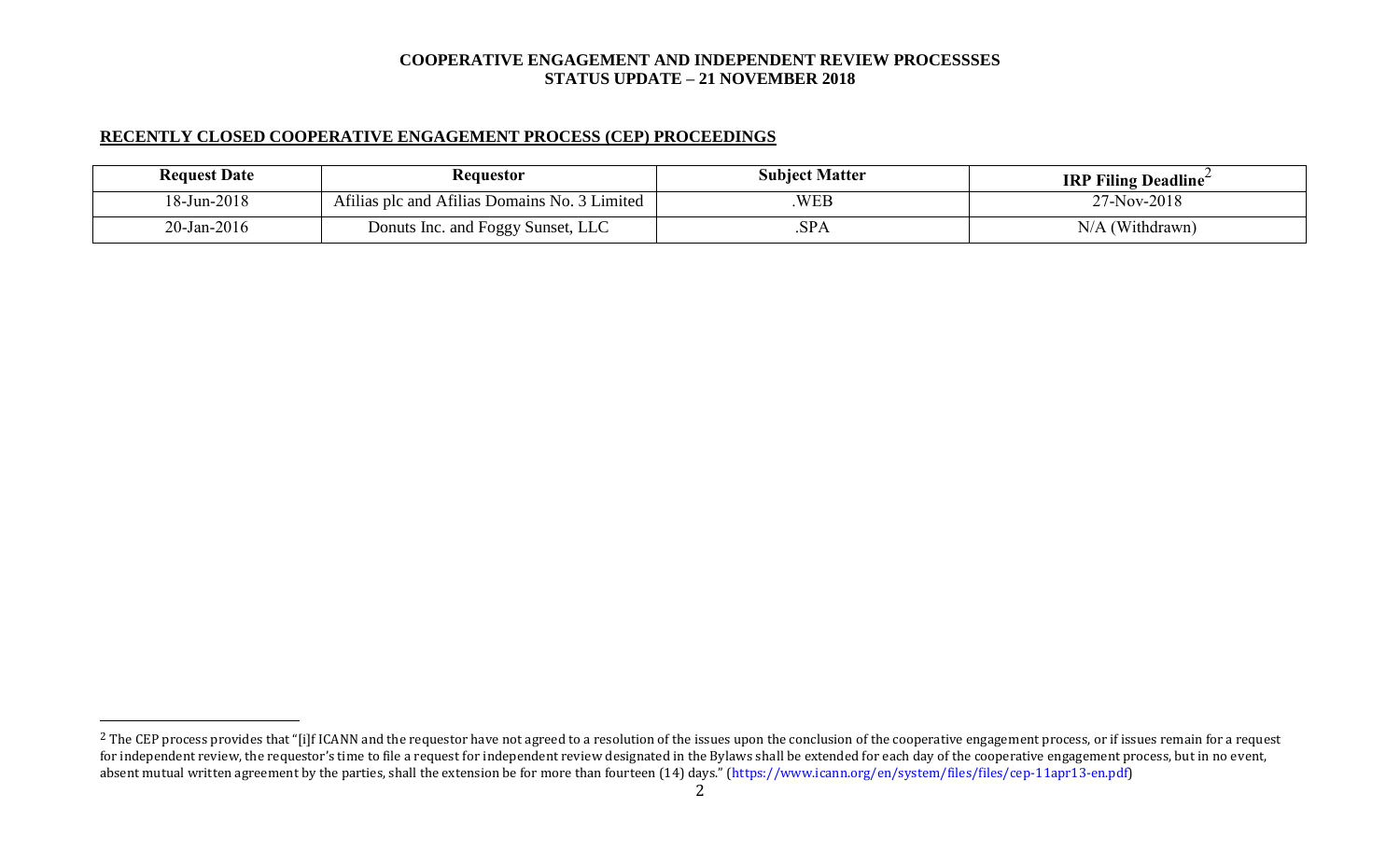# **ACTIVE INDEPENDENT REVIEW PROCESS (IRP) PROCEEDINGS** 3

|                          | Date ICANN<br><b>Received</b><br><b>Notice of IRP</b> | Date IRP<br>Commenced by<br><b>ICDR</b> | <b>Requestor</b> | <b>Subject Matter</b> | <b>Status</b> |
|--------------------------|-------------------------------------------------------|-----------------------------------------|------------------|-----------------------|---------------|
| There are no active IRPs |                                                       |                                         |                  |                       |               |

l

<sup>&</sup>lt;sup>3</sup> IRP proceedings initiated before 1 October 2016 are subject to the Bylaws in effect before 1 October 2016: The Independent Review Process (IRP) is a process by which any person materially affected by a decision or action by the Board that he or she asserts is inconsistent with the Articles of Incorporation or Bylaws may submit a request for independent review of that decision or action. (See Bylaws, Art. IV, § 3.) In order to be materially affected, the person must suffer injury or harm that is directly and causally connected to the Board's alleged violation of the Bylaws or the Articles of Incorporation, and not as a result of third parties acting in line with the Board's action. Further information regarding the IRP is available at: [https://www.icann.org/resources/pages/mechanisms-2014-03-20-en.](https://www.icann.org/resources/pages/mechanisms-2014-03-20-en)

IRP proceedings initiated on or after 1 October 2016 are subject to the Bylaws in effect as of 1 October 2016: The IRP is intended to hear and resolve Disputes for the following purposes: (i) ensure that ICANN does not exceed the scope of its Mission and otherwise complies with its Articles of Incorporation and Bylaws; (ii) empower the global Internet community and Claimants to enforce compliance with the Articles of Incorporation and Bylaws through meaningful, affordable and accessible expert review of Covered Actions (as defined in § 4.3(b)(i)); (iii) ensure that ICANN is accountable to the global Internet community and Claimants; (iv) address claims that ICANN has failed to enforce its rights under the IANA Naming Function Contract (as defined in Section 16.3(a)); (v) provide a mechanism by which direct customers of the IANA naming functions may seek resolution of PTI (as defined in Section 16.1) service complaints that are not resolved through mediation; (vi) reduce Disputes by creating precedent to guide and inform the Board, Officers (as defined in Section 15.1), Staff members, Supporting Organizations, Advisory Committees, and the global Internet community in connection with policy development and implementation; (vii) secure the accessible, transparent, efficient, consistent, coherent, and just resolution of Disputes; (viii) lead to binding, final resolutions consistent with international arbitration norms that are enforceable in any co with proper jurisdiction; and (ix) provide a mechanism for the resolution of Disputes, as an alternative to legal action in the civil courts of the United States or other jurisdictions. (*See* Bylaws, Art. 4, § 4.3)